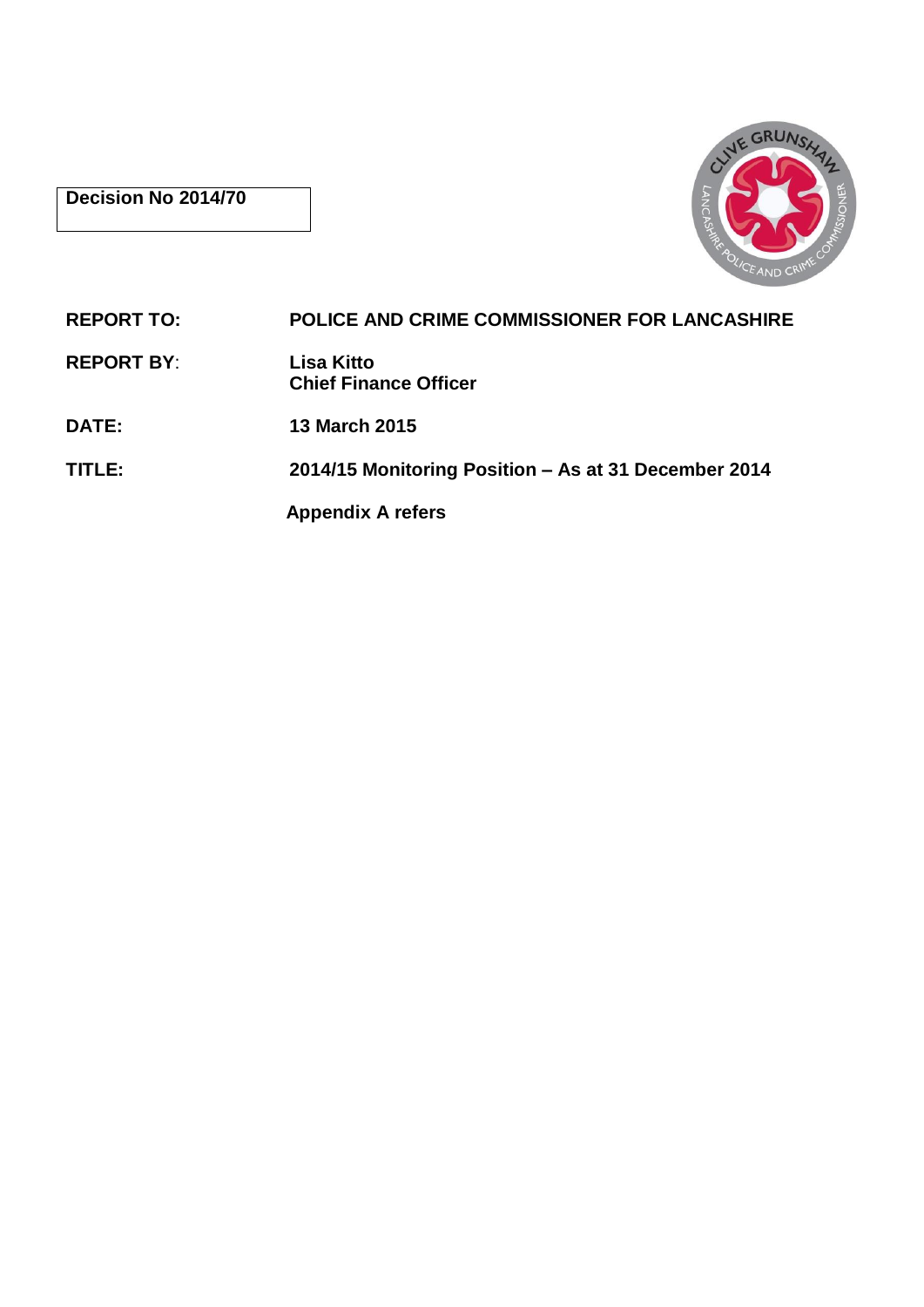# **EXECUTIVE SUMMARY**

This report sets out the monitoring position for the Police and Crime budget as at 31 December 2014. The report sets out the forecast position for the end of the year for the revenue budget, reports upon the capital programme, and reports the forecast impact on reserves.

# **RECOMMENDATIONS**

The Police and Crime Commissioner is asked to;

- Note the forecast revenue budget underspend of £8.590m at 31 March 2015.
- Note the forecast capital programme position for 2014/15 as follows:
	- o Forecast spend of £10.418m in 2014/15
	- o Forecast slippage in to 2015/16 and future years of £6.573m
	- o Forecast underspend of £0.855m in 2014/15.
- Agree the addition to the capital programme in 2014/15 of £0.126m for the purchase of a digital post room and document management system
- Note that a contribution from Speed Awareness income within the revenue budget of £0.126m will be made to finance the purchase of a digital post system
- Agree the following further additions to the capital programme in 2014/15:
	- o £0.065m for a proof of concept project for Kelvin Connect to enable the provision of hand held devices investment to be delivered
	- o £0.018m proof of concept project for 'Meganexus' as part of the Digital Engagement programme
	- o £0.030m for the Community Messaging Service within the digital engagement programme
	- o £0.150m for priority 1 ANPR investment sites
	- o £0.357m for the purchase of toughbooks and additional costs of delivering the 'VDI for Confidential Environment ' project within the previously approved capital programme
	- o £0.072m for additional consultancy costs for the disaster recovery project
- Agree a contribution of £0.695m from the revenue budget in 2014/15 to finance the additions to the capital programme
- Note the underspend on the capital programme of £1.490m in respect of facilities in Accrington and the removal of the spend and relevant financing from the capital programme
- Note the forecast position on the reserves at the end of the 2014/15 financial year.

#### **Decision taken by the Police and Crime Commissioner for Lancashire:**

**Original decision, as set out in the attached YES NO**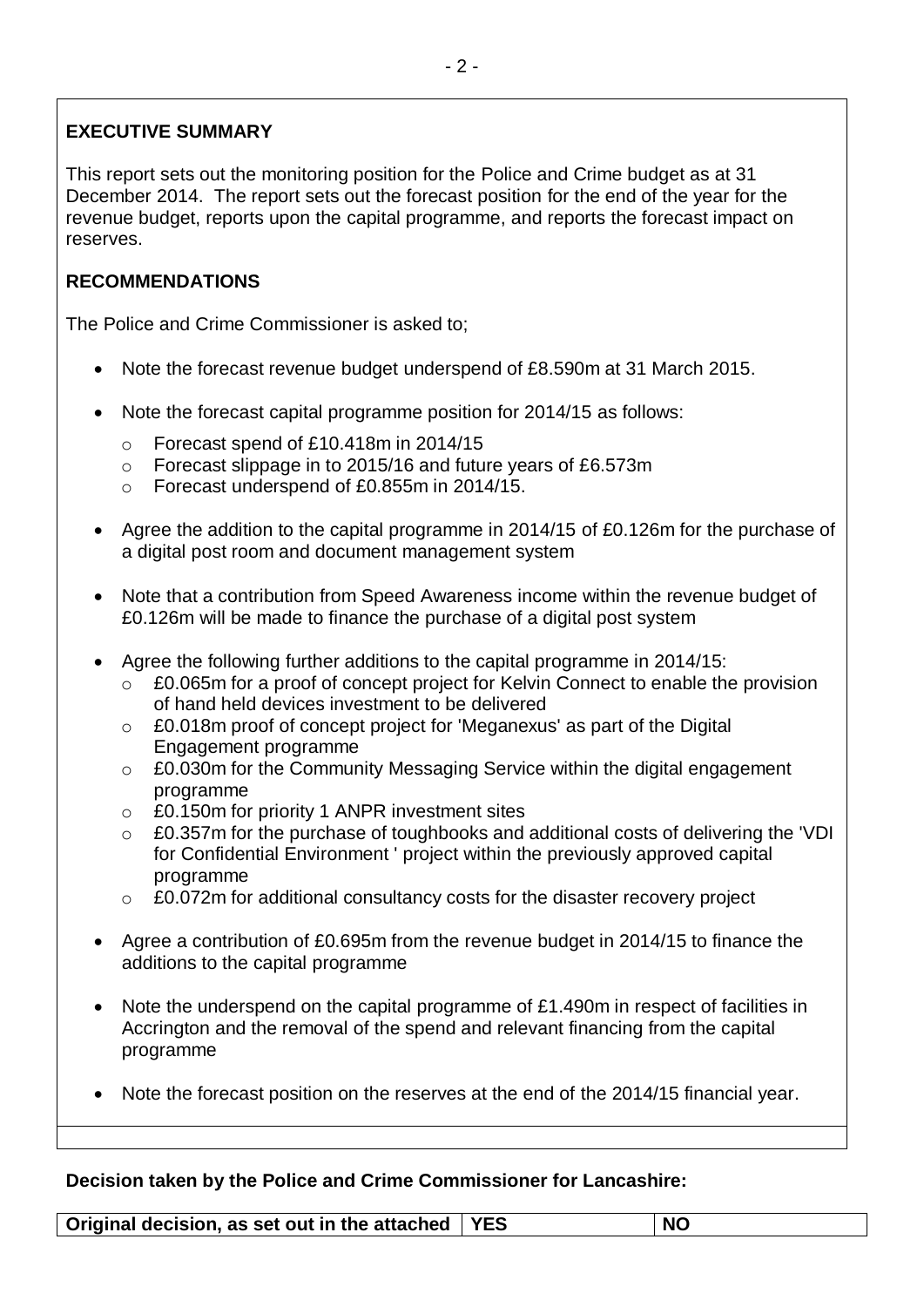| report, approved without amendment |  |
|------------------------------------|--|
| (please delete as appropriate)     |  |

| Original decision required to be amended and decision as detailed below: |
|--------------------------------------------------------------------------|
| The reasons for the amended decision are as detailed below:              |

## **Police and Crime Commissioner: Comments**

### **DECLARATIONS OF INTEREST**

The PCC is asked to consider any personal / prejudicial interests he may have to disclose in relation to the matter under consideration in accordance with the law, the Nolan Principles and the Code of Conduct.

#### **STATEMENT OF COMPLIANCE**

The recommendations are made further to legal advice from the Monitoring Officer and the Section 151 Officer has confirmed that they do not incur unlawful expenditure. They are also compliant with equality legislation.

| Signed:                              | Signed:                       |
|--------------------------------------|-------------------------------|
| <b>Police and Crime Commissioner</b> | <b>Chief Officer:</b>         |
| Date:                                | Date:                         |
|                                      |                               |
| Signed:                              | Signed:                       |
| <b>Chief Constable</b>               | <b>Chief Finance Officer:</b> |
| Date:                                | Date:                         |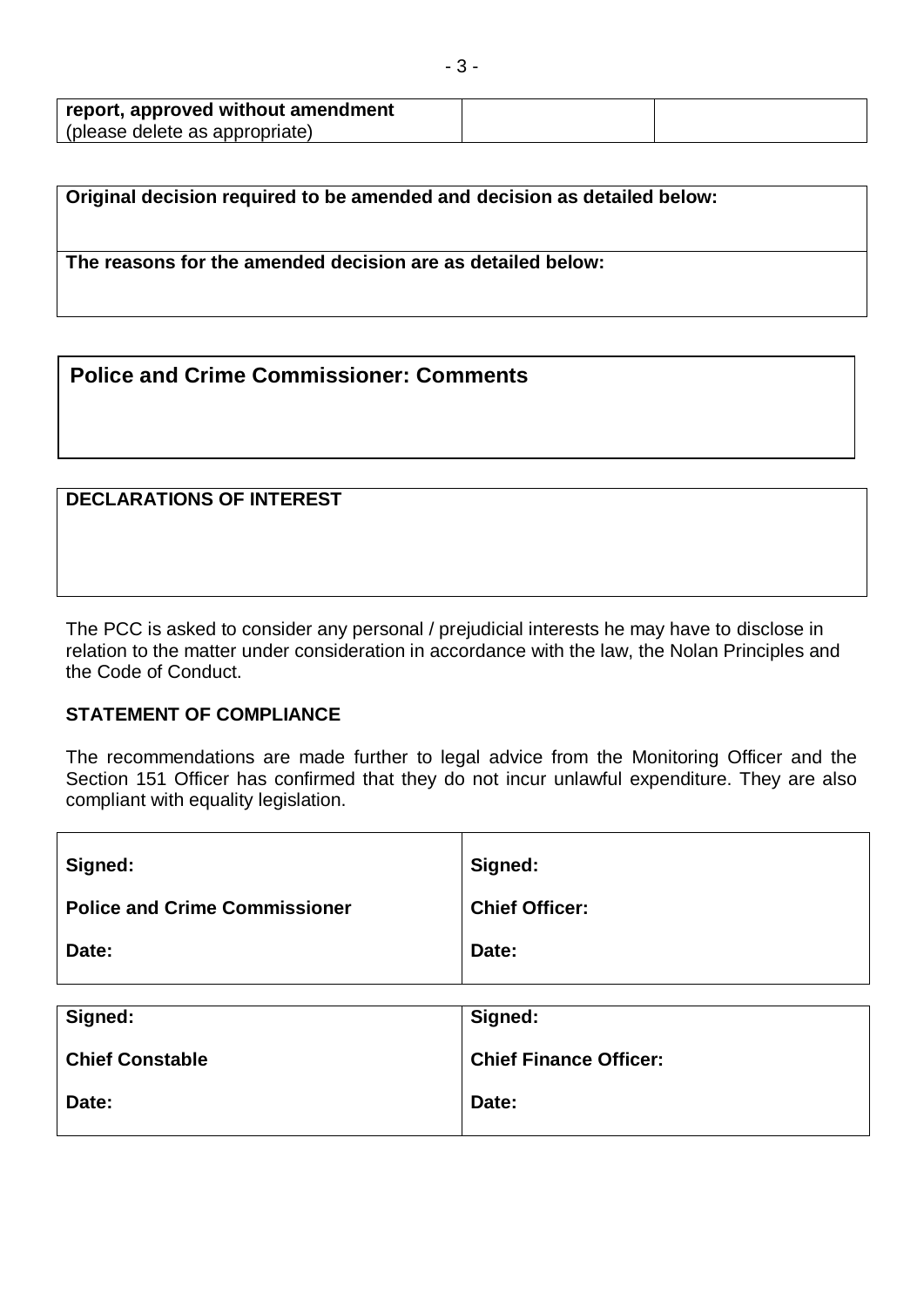### **1. 2014/15 Monitoring Position – As at 31 December 2014**

The Commissioner receives regular reports which set out the latest position on income and expenditure and forecast year-end position for the revenue and capital budget. This report sets out the latest position including;

- A forecast year-end position for the PCC's revenue budget and capital programme for 2014/15, and
- The impact of the position on the PCC's reserves

### **2. Revenue Budget**

The budget for the Police and Crime Commissioner was set at £266.024m and after taking account of the planned use of balances by budget holders to the end of December 2014 has increased to £266.400m.

Based on the monitoring position at the end of December 2014, there is a forecast **underspend** of **£8.590m** for the year.

The table below sets out a summary position for the budget;

| Forecast Out Turn Position 2014/15 as at 31 December 2015 |                |                 |                 |            |  |
|-----------------------------------------------------------|----------------|-----------------|-----------------|------------|--|
| <b>Responsibility Area</b>                                | <b>Revised</b> | <b>Forecast</b> | <b>Forecast</b> | Percentage |  |
|                                                           | <b>Budget</b>  | <b>Spend</b>    | <b>Variance</b> | variance   |  |
|                                                           | £m             | £m              | £m              | %          |  |
| <b>ACC Territorial Operations</b>                         | 147.940        | 145.115         | $-2.825$        | $-1.9$     |  |
| <b>ACC Specialist Operations</b>                          | 54.314         | 54.482          | 0.168           | 0.3        |  |
| <b>Director of Resources</b>                              | 27.196         | 26.365          | $-0.831$        | $-3.1$     |  |
| <b>Deputy Chief Constable</b>                             | 8.068          | 7.891           | $-0.177$        | $-2.2$     |  |
| <b>Sub Total</b>                                          | 237.518        | 233.853         | $-3.665$        | $-1.5$     |  |
|                                                           |                |                 |                 |            |  |
| Office of the Police and Crime Commissioner               | 1.515          | 1.505           | $-0.010$        | $-0.7$     |  |
| <b>Community Safety</b>                                   | 2.288          | 1.638           | $-0.650$        | $-28.4$    |  |
| Victims and Witnesses of Crime                            | 1.514          | 1.214           | $-0.300$        | $-19.8$    |  |
| Grant income                                              | $-1.514$       | $-1.214$        | 0.300           | 19.8       |  |
| <b>Sub Total</b>                                          | 3.803          | 3.143           | $-0.660$        | $-17.4$    |  |
|                                                           |                |                 |                 |            |  |
| <b>TOTAL DFM BUDGET</b>                                   | 241.321        | 236.996         | $-4.325$        | $-1.6$     |  |
|                                                           |                |                 |                 |            |  |
| <b>Non DFM</b>                                            |                |                 |                 |            |  |
| Constabulary                                              | 17.149         | 13.227          | $-3.922$        | $-22.9$    |  |
| Office of the Police and Crime Commissioner               | 7.930          | 7.587           | $-0.343$        | $-4.3$     |  |
|                                                           |                |                 |                 |            |  |
| <b>TOTAL BUDGET</b>                                       | 266.400        | 257.81          | $-8.590$        | $-3.2$     |  |

#### **3. Delegated Revenue Budgets – overall position**

#### *3.1 Lancashire Constabulary DFM budget*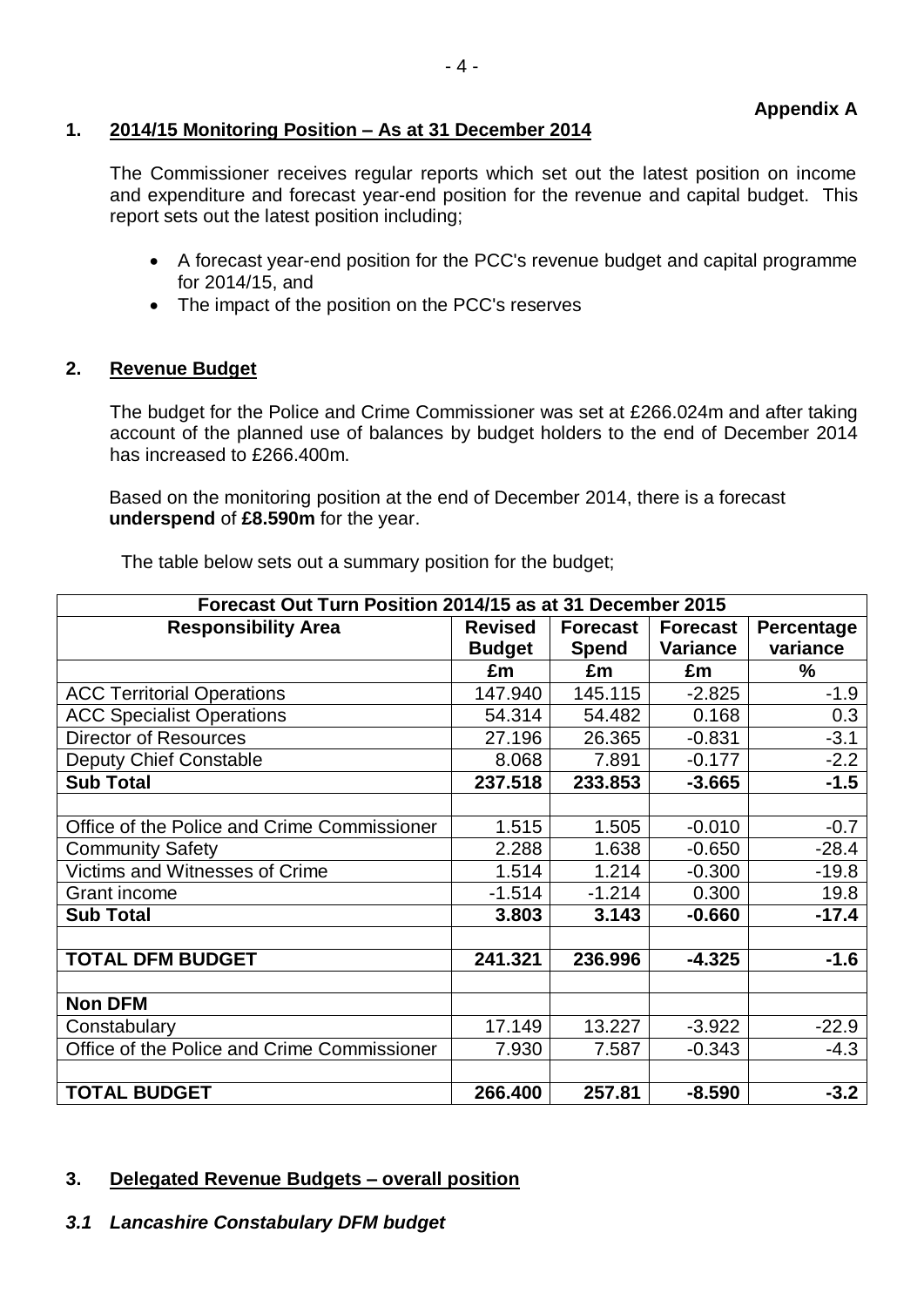The DFM budget is forecast to underspend by some £3.665m on operational budgets which is due, in the main, to underspending on police officer pay and allowances (£4.782m) and on non-pay budgets (£1.437m) through a general spend less approach within the Force.

These underspends are offset in part by overspending on overtime (£1.083m) and agency staff costs (£1.471m) that have been incurred due to a need to cover some vacancies on a temporary basis and to cover the costs of major incidents.

The forecast year-end position takes into account the recruitment of officers during the year.

#### *3.2 Lancashire Constabulary Non-dfm budget*

Non-dfm budgets are forecast to underspend by £3.922m at year end reflecting savings on a number of corporately held budgets the main areas of underspend being:

- The budget for vacant posts that is held centrally and is delivering a further saving to that being realised within operational budgets
- The budgets retained centrally following the in-year annual review of non-staff costs by the Constabulary determining which identifies areas of underspend.

Some of these underspends will be recur in future years and will therefore emerge as savings in the budget setting process for 2016/17.

The year-end position reflects the forecast costs anticipated to arise from the implementation of Organisational Reviews (£1.6m) that relate, in the main, to redundancy costs. These costs relate to savings options that have been agreed by the Commissioner in order to reduce the overall budget in future years. The Commissioner has set up a transition reserve to manage the costs of downsizing the organisation and it is recommended that these costs be funded from this reserve. The forecast underspend of £3.922m on non-dfm budgets reflects this.

#### *3.3 Office of the Police and Crime Commissioner*

The DFM budget for the Office of the Police and Crime Commissioner is forecast to underspend by £0.650m on the Community Safety budget. This is due to a number of payments to statutory organisations having been reduced in 2014/15 following a review of the services they provide to the Commissioner.

The Community Safety budget allocation for 2015/16 is under review and will ensure that all of the resource is utilised in future years within the Commissioner's overall revenue budget allocation.

The Non-DFM budget will underspend by £0.343m as a result of favourable changes in the net amount of interest payable on borrowing.

#### *3.3 Commissioning*

There is a forecast underspend of £0.300m on Victims Services that will in turn reduce the amount of grant funding received. This therefore has no adverse impact on the 2014/15 revenue budget position. This underspend has arisen due to the costs of setting up a framework for the provision of Victims' services being lower than originally anticipated. All of the costs that have been incurred are being reviewed to identify if any further spend should be allocated against this grant funding.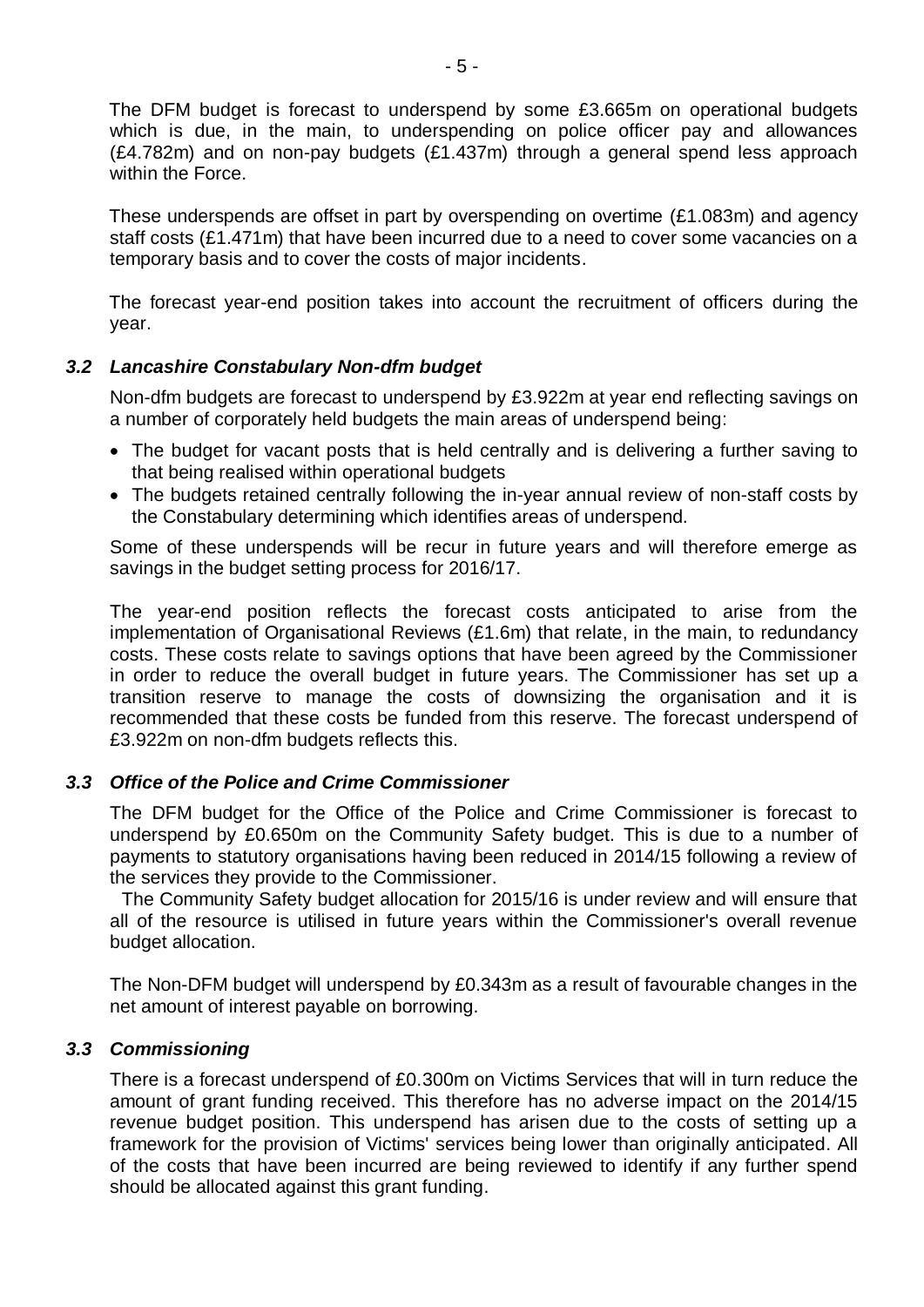### **4. Capital**

The revised 2014/15 capital programme for the Police and Crime Commissioner is £17.846m, the detail of which is set out in the table below:

|                                                        | £m     |
|--------------------------------------------------------|--------|
| Originally approved programme for 2014/15              | 7.805  |
| Add (previously agreed):                               |        |
| Schemes deferred from 2013/14                          | 3.990  |
| Slippage from 2013/14                                  | 5.493  |
| Previously approved in year additions:                 |        |
| $L&D$ – bike training                                  | 0.011  |
| Rapid Hit DNA                                          | 0.249  |
| Digital Engagement 'Do it online' programme            | 0.049  |
| Vehicle Replacement Programme-Initial Pursuit Training | 0.026  |
| <b>Hydra Suite</b>                                     | 0.098  |
| Add further addition to the programme:                 |        |
| Digital post room and document management system       | 0.126  |
| <b>Revised Capital Programme 2014/15</b>               | 17.846 |
|                                                        |        |

#### *4.1 In-year additions to the Programme:*

The Commissioner has previously approved funding from reserves for a number of capital projects during the year to date as follows:

- the provision of a Hydra Suite at the Training Centre (£0.073m)
- Digital Engagement ("Do it Online" website £0.049m)
- Pursuit Training (additional vehicles £0.026m)

The Commissioner has been successful in securing funding from the 2014/15 Innovation fund for the development of 'RapidHit DNA' implementation (£0.249m). This is a project being undertaken in collaboration with Northamptonshire Police and will deliver DNA test results in 2 hours instead of the current period of 5 days enabling a significant improvement in the efficiency of investigations. This project is fully funded through the innovation fund grant.

Since being approved the cost of the Hydra Suite project has increased to £0.098m however this will be managed through a contribution from the Learning and Development Department's DFM balances (£25k).

A bid was made to the Police Innovation Fund for 2014/15 to provide a Dynamic Digital Solution for all Motoring Matters which was supported by the PCC but, unfortunately, was not approved for grant support. The scheme had significant benefits in terms of efficiencies in working practices and the potential to reduce staff numbers with an annual saving of around £0.060m.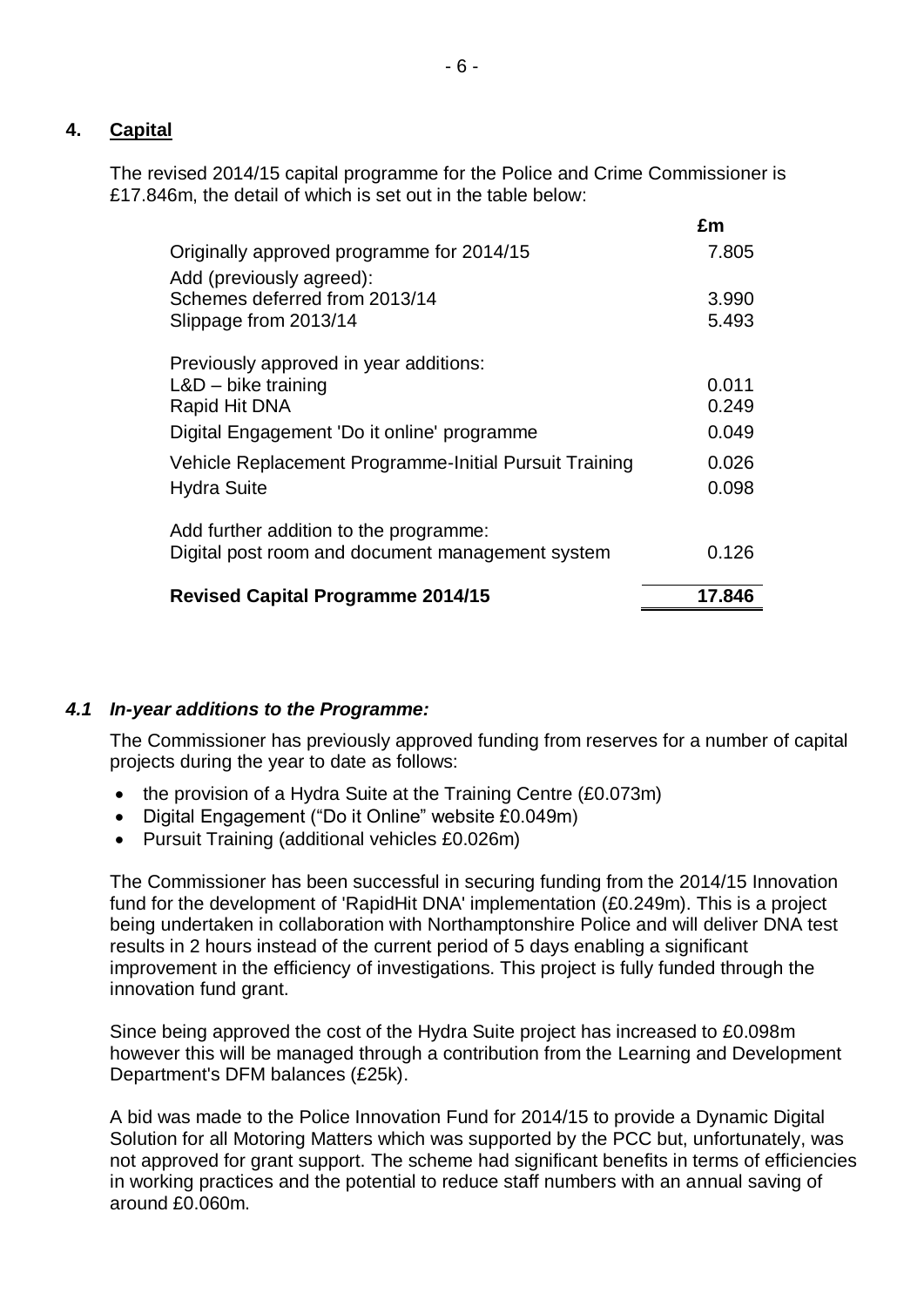It is *recommended* that the purchase of a 'Digital Post Room and Document Management System Solution' at a capital cost of £0.126m is approved and added to the capital programme for 2014/15 which will be fully funded from Speed Awareness levy income in the revenue budget.

These additions are now reflected in the revised 2014/15 capital programme as set out above and give an overall programme of £17.846m.

The table below sets out the breakdown of the capital programme in 2014/15 and the forecast outturn position at the end of the financial year:

|                               | <b>Revised</b><br>Programme | <b>Forecast</b><br><b>Outturn</b> | <b>Slippage</b> | <b>Under</b><br>/Overspend |
|-------------------------------|-----------------------------|-----------------------------------|-----------------|----------------------------|
|                               | £m                          | £m                                | £m              | £m                         |
|                               |                             |                                   |                 |                            |
| <b>ICT Strategy</b>           | 7.589                       | 6.433                             | $-1.842$        | 0.686                      |
| <b>Accommodation Strategy</b> | 4.540                       | 0.687                             | $-2.350$        | $-1.503$                   |
| <b>Other Schemes</b>          | 2.423                       | 1.332                             | $-1.053$        | $-0.038$                   |
| <b>Vehicle Replacement</b>    | 3.294                       | 1.966                             | $-1.328$        | 0.000                      |
|                               |                             |                                   |                 |                            |
| Total                         | 17.846                      | 10.418                            | $-6.573$        | $-0.855$                   |

#### *4.2 Further additions to the programme*

As part of the ongoing monitoring and review of the capital programme the requirement for further additions have been identified, the details of which are as follows:

- £0.065m Proof of Concept for Kelvin Connect within Voice and Data Infrastructure in relation to handheld mobile office facilities.
- £0.150m ANPR priority 1 investment areas to develop ANPR as agreed by the Task and Finish group.
- £0.018m Proof of Concept for Meganexus within Digital Engagement to allow digital media to be uploaded as part of the online reporting facility.
- £0.030m Community Messaging Service within Digital Engagement to enable targeted and relevant messages to be sent via e mail, text or voice message based on people's interest and where they live.
- £0.357m VDI for Confidential Environment, as this scheme has developed there has been an identified essential requirement for 80 toughbooks for response officers and on-going costs of outside contractors to allow the scheme to progress as required.
- £0.072m Disaster Recovery where it is necessary to incur additional consultancy services from Sysec and STORM which were in addition to the BTLS contracted costs.

It is *recommended* that these items be added to the capital programme and a contribution be made from the revenue budget to meet the additional cost incurred in 2014/15.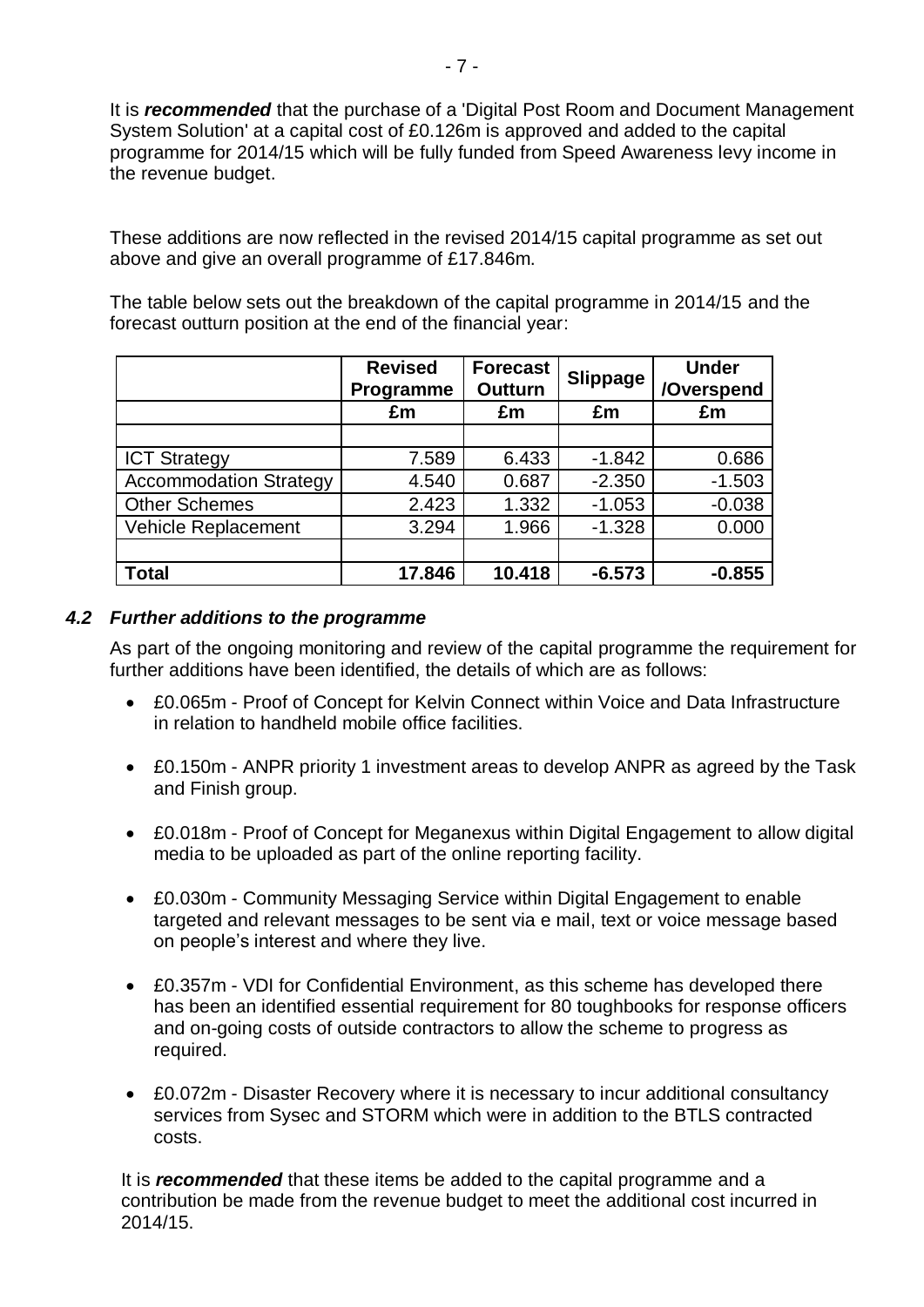### *4.3 Underspend*

The Commissioner has approved a decision to take forward the lease of premises in Accrington and as a result an underspend of £1.490m has been identified on the accommodation strategy. The spending and relevant financing will be removed from the programme in 2014/15.

### *4.4 Slippage*

The forecast year-end position will continue to develop and be monitored as the financial year progresses. There is, however, a risk that a number of projects within the programme will not progress as anticipated and will slip into future years. The main areas of this slippage are:

### **ICT Strategy**

There are a number of schemes that will slip into 2015/16 including:

- o ANPR (£0.476m) where negotiations with local councils to use existing street furniture are on-going but have delayed the implementation of the programme.
- $\circ$  ANPR software upgrade (£0.122m) where a software upgrade for the system is required for the new mobile technology in use by officers.
- o Digital Voice Recording (£0.568m) where a proportion of the programme will now fall in 2015/16.
- $\circ$  Telephony system and infrastructure (£0.300m) where research is being undertaken to identify the force's requirements for the system.
- o Desktop replacement programme (£0.306m) where a delay has been experienced due to a change in supplier being identified to secure greater value for money that has required a change in model of desktop being identified that requires testing.

#### **Accommodation Strategy**

- $\circ$  HQ Facilities at West Division (£1.850m) negotiations for the preferred site are on-going and works are expected to commence late in 2015/16.
- o Negotiations for the site in Accrington are being finalised and works expected to take place in 2015/16 (£0.500m).
- **Other Schemes** 
	- $\circ$  Digital Speed Camera Upgrade (£1.002m) this scheme was originally phased over two financial years, 2012/13 and 2013/14, funded from Road Safety Partnership contributions. There have been delays in progressing this as previous tender solutions had not been certified by the Home Office, resulting in a further tendering process having to be undertaken. Tenders have recently been received and are currently being evaluated.

#### **Vehicle Replacement Programme**

 $\circ$  (£1.328m) – the provision within the programme represents an equalised requirement over the 5 year programme with actual expenditure varying year on year. The actual cost in 2014/15 is estimated to be around £2m with the extra provision of £1.3m required for future years' replacement.

### **5. Reserves**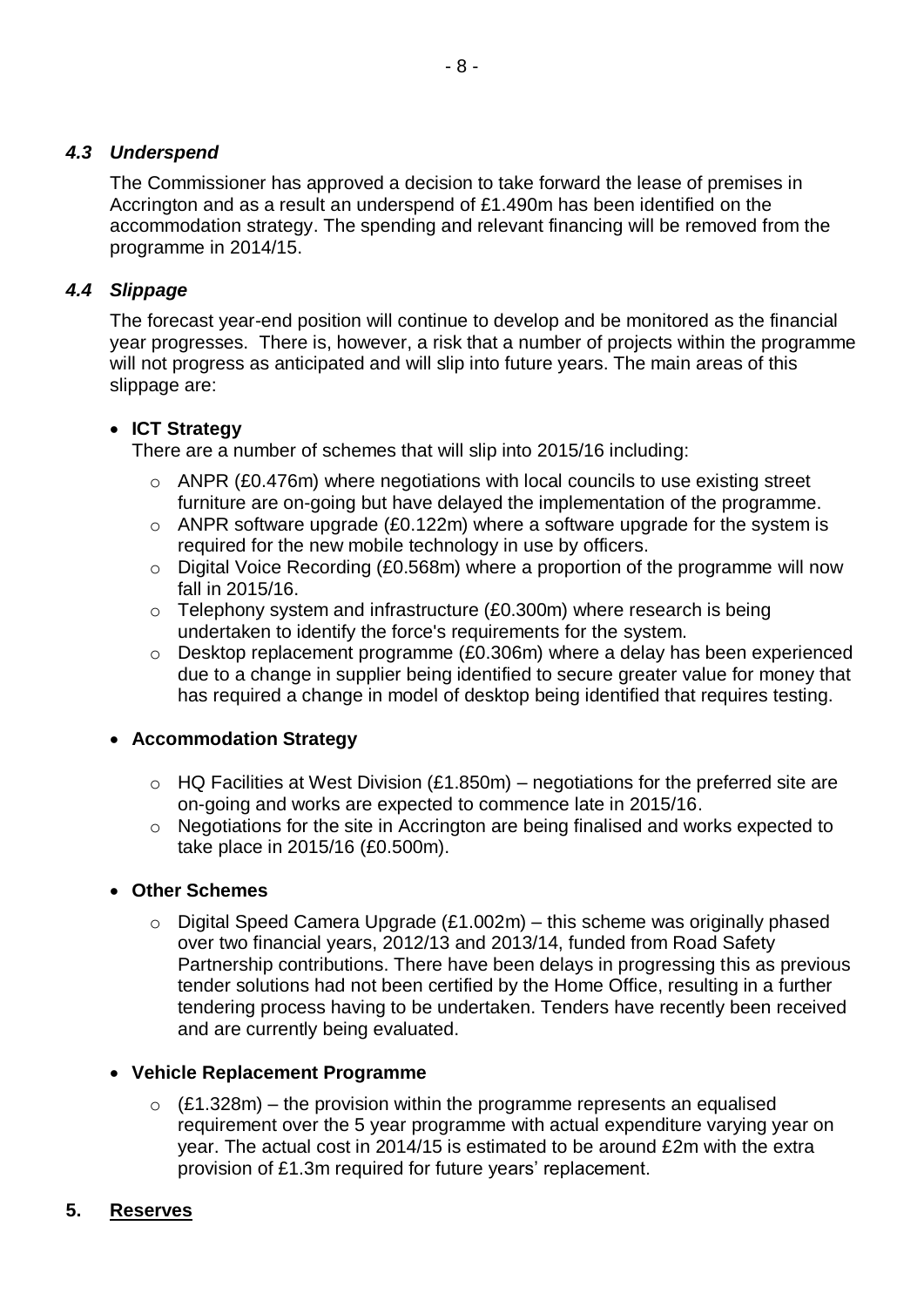Reserves and provisions have been set aside to manage the financial risks within the financial strategy. The financial outlook for 2014/15 and beyond indicates that significant savings will be required with a further £19.8m still to be identified between 2015/16 and 2017/18. In assessing the level of reserves it is essential that the challenges ahead are taken into consideration and that there is sufficient available to meet any financial risks that may arise. Based on the current forecast year-end position, earmarked reserves are forecast to be £31.2m and general reserves £12.5m. A position on reserves is set out at Annex 1.

#### *5.1 Transition Reserve*

This reserve was set up to assist the organisation as it downsizes in response to the significant funding reductions. The balance on the transition reserve at 1 April 2014 was £13.9m and is currently forecast to increase to £18.050m at year-end.

The analysis below reflects: the movements on the reserve agreed by the Commissioner in 2014/15 to date; the further movements as recommended in this report and the forecast year end underspend position on the revenue budget.

|                                                            | £m       |
|------------------------------------------------------------|----------|
| Opening balance 1/4/2014                                   | 13.900   |
| Movements previously agreed:                               |          |
| Costs of ORs to September 2014                             | $-1.010$ |
| Contribution to VDI/mobile data project                    | $-0.300$ |
| Contribution to Project management costs of IT strategy    | $-0.202$ |
| Contribution to Pursuit Training project                   | $-0.292$ |
| Digital Engagement - 'Do it online'                        | $-0.049$ |
| Costs of redundancies in the OPCC                          | $-0.135$ |
| Costs of OR within the capital programme                   | $-0.157$ |
|                                                            | $-2.145$ |
| Recommended movements:                                     |          |
| Forecast of further costs of ORs in Revenue budget         | $-1.600$ |
| The Projected underspend on the 2014/15 Revenue Budget     | 8.590    |
| Less: contribution to capital programme recommended in 4.2 | $-0.695$ |
|                                                            | 6.295    |
| <b>Forecast Closing balance 31/3/2015</b>                  | 18.050   |

In view of the significant level of savings that the organisation must find over the next four year period and the ongoing risks to funding and costs that exist it is deemed appropriate to maintain a level of earmarked reserves that is considered sufficient to manage the changes to the organisation that will be necessary to deliver the savings required. In addition to this, as part of the 2015/16 budget setting process, the Commissioner has agreed that £12.7m of the transition reserve be used to fund some of the ICT scheme set out in the recently approved capital programme. In doing so, the ICT infrastructure can be maintained and opportunities to work more efficiently and deliver savings in the future through better use of ICT can be supported.